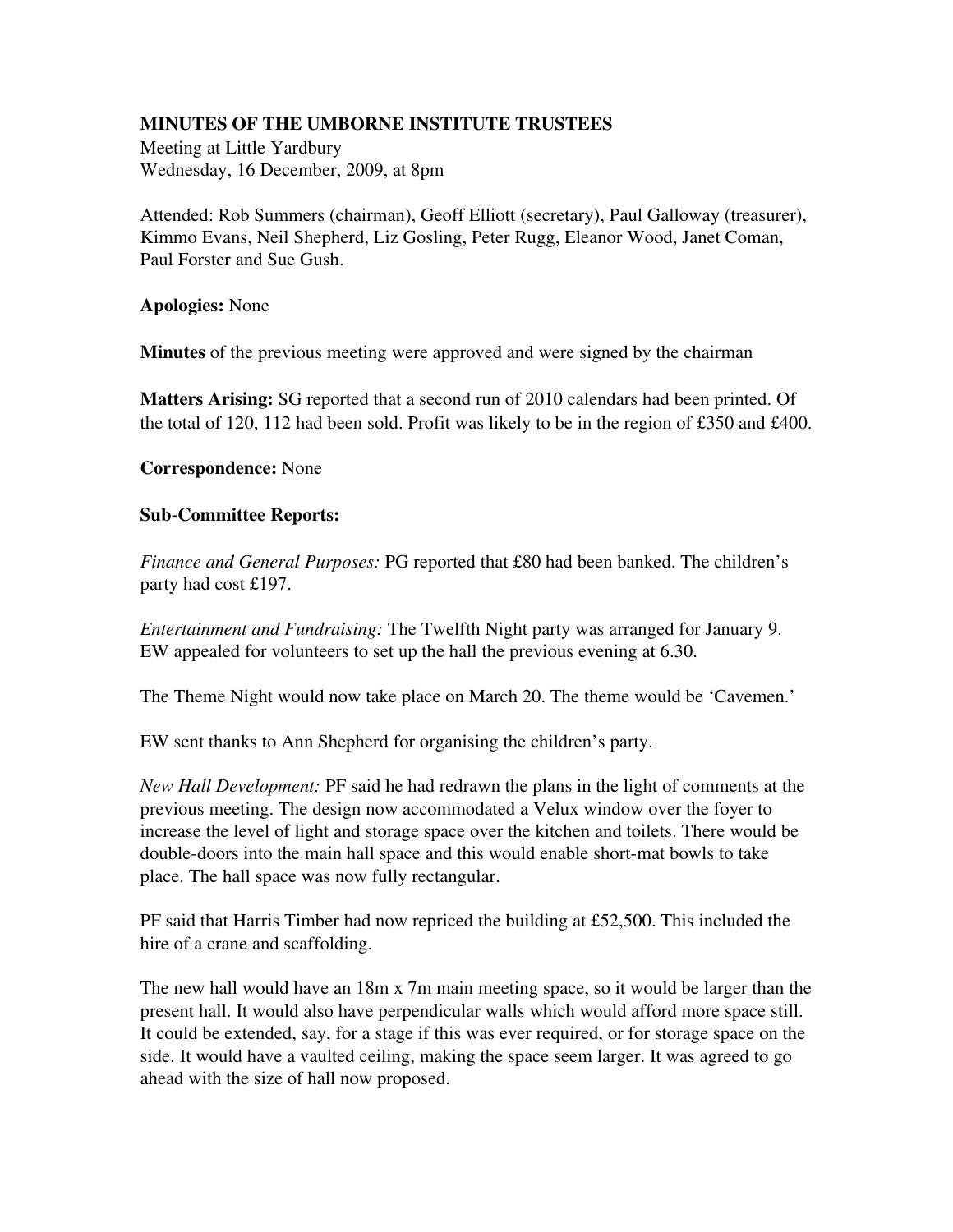The plans had been sent to planners, who had said the decision was being delegated to officials. They wanted to influence the colour of roof tiles and external walls. It was agreed to accept whatever preferences they had. On the question of the septic tank, we were asked to consult the building regulations people.

RS said that he had started to gather in prices for materials. He thought the footings and base would cost us £5,800.

PF proposed a start date of March 1, and this was agreed. He said we should expect one week for demolition, two weeks for foundations and four weeks for the shell of the new building. Altogether, he estimated a building programme of 16 weeks. He said that we should need insurance while the building went ahead. It would need to cover theft as well as other risks. PG said he would arrange this.

GE asked how we might reduce the risks to our money in the event of the timber company going bust. The meeting heard that only diligence could help us. We would need to pay a deposit in advance of a quarter. Another quarter would be due when the work started, and the rest would have to be paid within 30 days of completion.

NS said that he could run credit reference checks and find out whether Harris paid its suppliers on time. He said that we should use the grant money first to minimise risk to the money we had raised with our own efforts.

PR asked what we could get for the present hall. RS said that we could expect only scrap value.

GE said we could go public with the whole scheme. It might attract interest that could benefit us. He volunteered to arrange publicity when trustees felt the time was right. He also said that we should make sure we took video and still pictures of the demolition and rebuilding.

JC said that, subject to confirmation, we were to be given another  $£3,000$  in grants, this time from the East Devon District Council. The amount was determined by a formula based on the £24,000 grant we already had from the Community Council of Devon. Again, the money had to be spent by September.

RS confirmed that Ted Townsend would be responsible for the financial planning. A meeting would now take place to set out the project. PF said that he would be inputting all the building information. ET would frame a budget, cash flows and sources of funding.

JC said that she had been looking into whether an Acres loan would be appropriate for us. The interest rate would be 8%. Repayments would be over five or eight years. There would be no penalty for early repayment. It was agreed to apply for a £10,000 loan so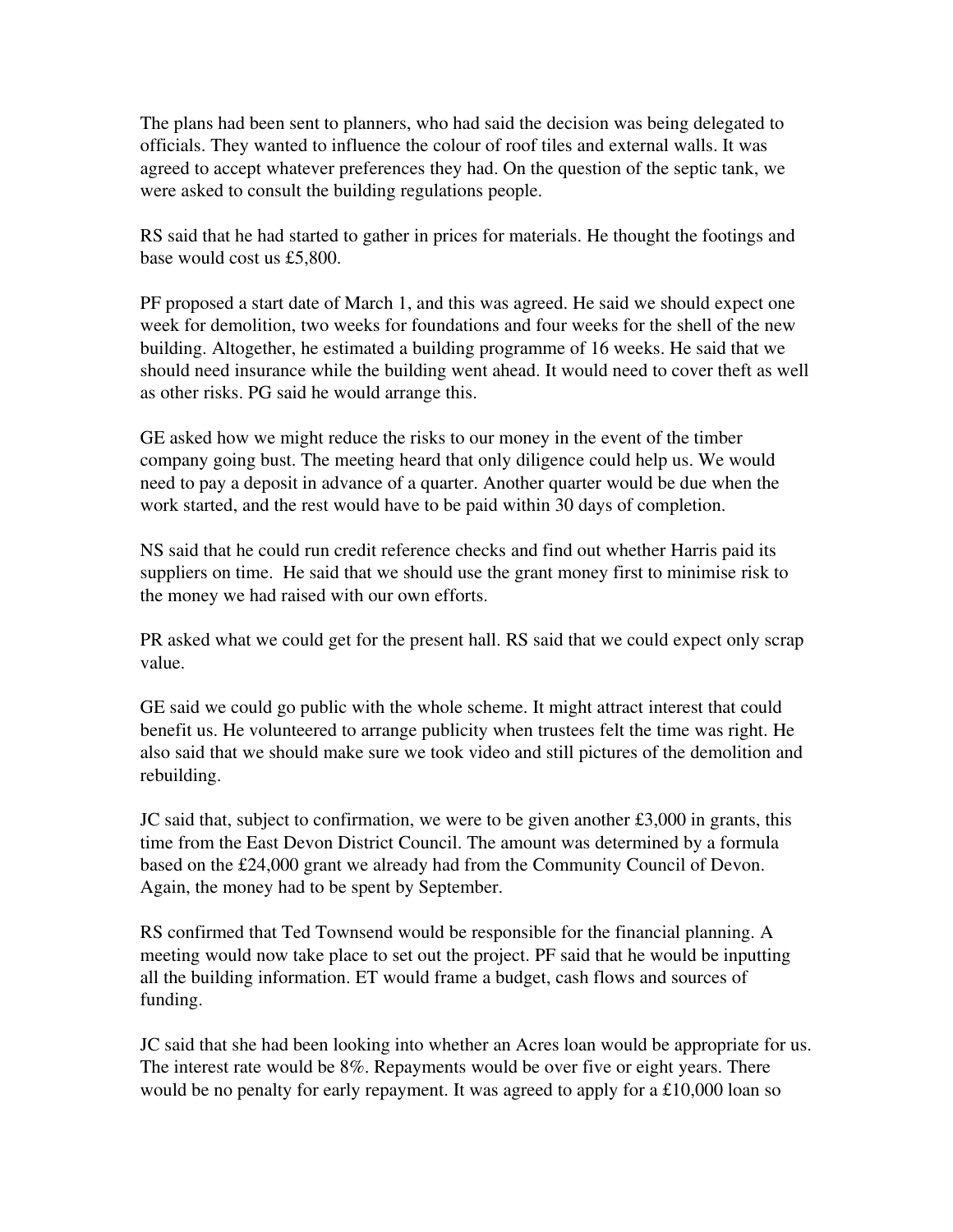that this was in place should we need it. We should be able to repay the loan from income.

KE said that there were two other local grants that might help us for specific parts of the rebuilding.

SG said that individual loans could be sought from people in the valley, but she was not sure whom to approach.

PG proposed a variant of the 100 Club idea. He said people could be asked to make loans that entitled them to take part in a draw. He said that their money could be repaid whenever the individuals wanted it. If we were to obtain 100 loans of £100 (and people could make more than one if they wanted to), we could attract £10,000. It would cost us less money than going to a commercial lender and local people would have involvement in the hall's redevelopment.

The idea was greeted with acclaim. EW thought it fabulous but wondered who would undertake the administration. PG said that he would agree to do so.

GE asked if the idea could be set down on paper so that we could all study it. Again, PG agreed to do so.

*Hall Maintenance:* LG reported a leaking roof, which RS said he would mend.

NS said that the gents' toilet door had been left open and had been damaged by the weather. It would no longer fit. The culvert in the stream was also blocked. PR undertook to raise this at a parish council meeting.

Website: RS called the website 'brilliant' and thanked NS for his work on it. Others echoed the praise for what had been created. NS said that the site was being continually updated.

Annual General Meeting: GE said that preparations had to be made. Notices had to be put out in time to allow returns sooner than 14 days before the meeting on January 26.

He said that RS, EW, PF and KE were due to retire. He asked them to send him emails informing the trust whether they wanted to seek re-election. RS had already done so. He would seek re-election.

GE said that arrangements had to match the standards set by the Charity Commission and the Community Council of Devon, to whom we should subsequently apply for a Hallmark rating.